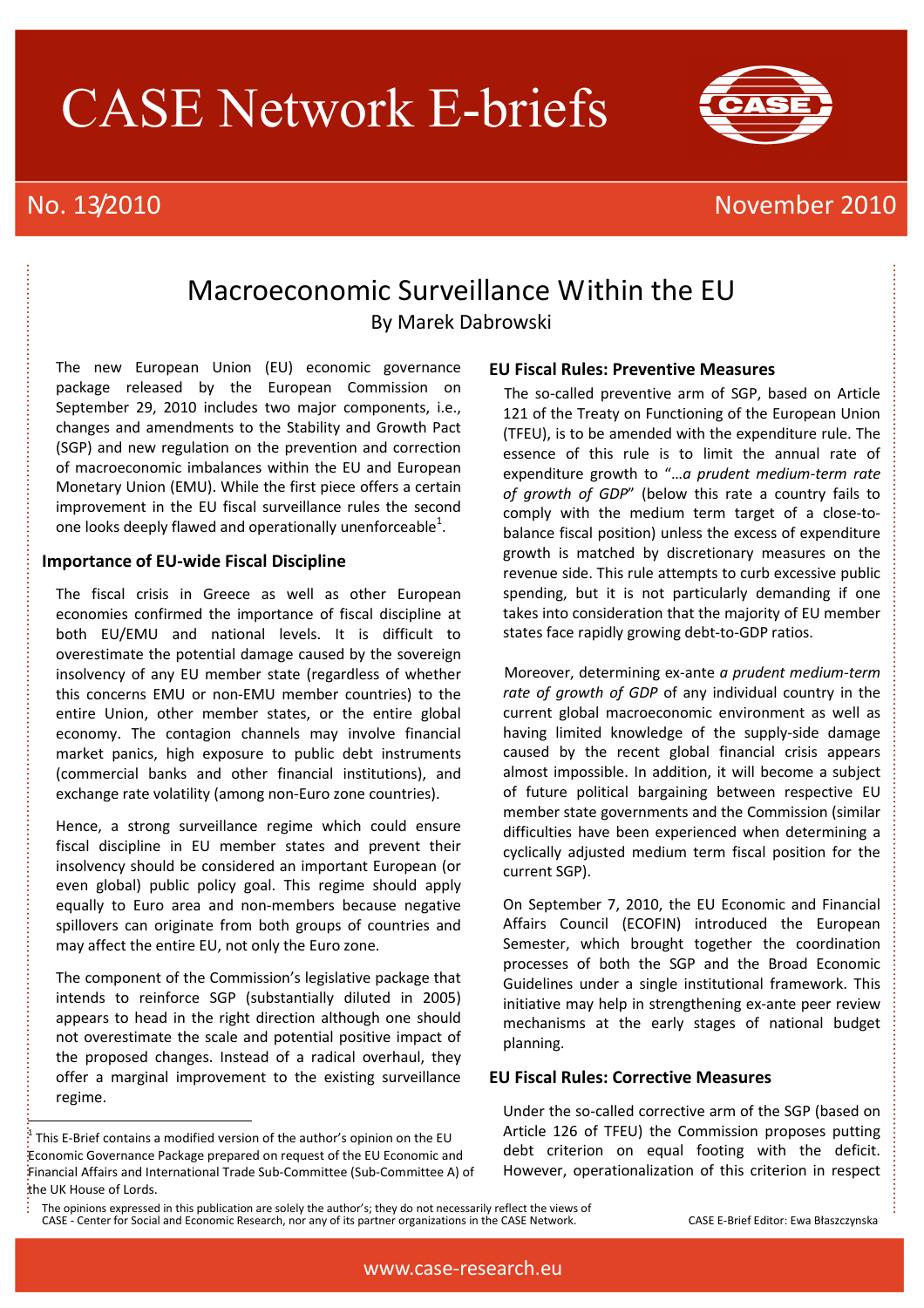to corrective actions raises some doubts. Countries which record debt levels above 60% of GDP should demonstrate an ability to converge towards this level with an annual rate of at least one-twentieth of the difference over the previous three years. Taking into consideration the strongly procyclical character of debt-to-GDP ratios (as demonstrated by the recent crisis) this may be too simple and insufficient during boom times and too difficult (if not impossible) during recessions.

The Excessive Deficit Procedure (EDP) will be strengthened by the introduction of additional and more automatic financial sanctions against non-complying countries. They will begin working immediately upon launching the EDP (non-interest-bearing deposit equal to 0.2% of GDP) and will be stepped up in case of non-compliance with initial recommendations. The mechanism of "reverse voting" gives an opportunity to decrease political discretion in imposing sanctions, but it will not eliminate it completely. In the past this discretion made it impossible to impose any financial sanctions against non-complying member states, and generally, favored large countries against small ones. The most important shortcoming of both the existing and proposed financial sanction mechanisms is its limitation to Euro area countries while the contagion effects generated by sovereign insolvency in any non-Euro area member state (especially a large one) can be equally damaging.

## **National Fiscal Rules and Crisis Resolution**

The draft Council Directive on requirements for budgetary frameworks of the Member States, addresses a set of important issues intended to increase the level of fiscal transparency and predictability at the national level, increase quality and reliability of fiscal forecasting and planning, extend its time horizon to at least three years, ensure the coverage of all subsectors within general governments, set national numerical fiscal rules (compatible with the Treaty and SGP provisions) and set up independent budgetary offices or fiscal policy councils to provide external assessments of the medium-to-long-term fiscal consequences of government and parliamentary decisions. This is an important piece of legislation addressing institutional and methodological challenges related to fiscal discipline at the appropriate (i.e. national) level, where most fiscal decisions are actually taken. It can limit, to a certain extent, a risk of fiscal free riding in individual member states. However, this gives national authorities considerable discretionary opportunities to decide how effectively this directive will be embodied into national legislations and consequently how these legislations will be enforced.

In addition, the decision of the European Council of October 28-29, 2010 to initate a limited revision of Part Three, Title VII of TFEU ("Economic and Monetary Policy") provides a chance to build a permanent crisis resolution mechanism,

after the current temporary solutions launched in May 2010 expire in 2013. A permanent mechanism could help to minimize market panics in case of fiscal difficulties in individual countries and would force financial markets to improve pricing of actual fiscal insolvency risks in advance.

#### **Fighting Macroeconomic Imbalances**

Apart from strengthening fiscal surveillance and fiscal discipline mechanisms at the EU-wide and national level, the Commission proposes the introduction of a completely new mechanism which prevents and corrects macroeconomic imbalances. They are elaborated in two draft regulations of the European Parliament and the Council: (1) on the prevention and correction of macroeconomic imbalances (which shall apply to all EU member states) and (2) on enforcement measures to correct excessive macroeconomic imbalances in the Euro area (which will apply only to EMU members). In case of "excessive imbalances", the Commission proposes to launch Excessive Imbalance Procedure (EIP), which is similar to EDP, but backed by financial sanctions in respect to Euro area countries.

Unlike the prospect of fiscal surveillance/discipline rules, the conceptual background of this legislation is very controversial if not completely wrong. First, the meaning of macroeconomic imbalance is not clearly defined in the draft legislation. Based on the Commission's comments and overall context of the proposed measures one can find a current account imbalance as the operational equivalent of macroeconomic imbalance. However, this means that the Commission intends to control the variable, which is, in a world of free capital movement, well beyond direct policy influence, especially within a single currency area (see Figure 1).

Furthermore, this approach seems to reflect a traditional balance-of-payment analytical framework with an implicit assumption of a fixed residence of capital owners, home country bias in capital movements, as well as a necessity to balance a country's net international investment position over a medium-tolong term horizon<sup>2</sup>. Such a conceptual approach is incompatible with the realities of a highly integrated monetary union such as the EMU. Moreover, if taken seriously it means stopping or limiting capital flows from higher-income countries and regions to less developed ones.

The opinions expressed in this publication are solely the author's; they do not necessarily reflect the views of CASE - Center for Social and Economic Research, nor any of its partner organizations in the CASE Network. CASE E-Brief Editor: Ewa Błaszczynska

l

 $2$  These implicit assumptions have been challenged in M. Dabrowski "Rethinking balance-of-payments constraints in a globalized Word", CASE Network Studies and Analyses, No. 330 (2006), http://www.caseresearch.eu/upload/publikacja\_plik/11517190\_sa330.pdf